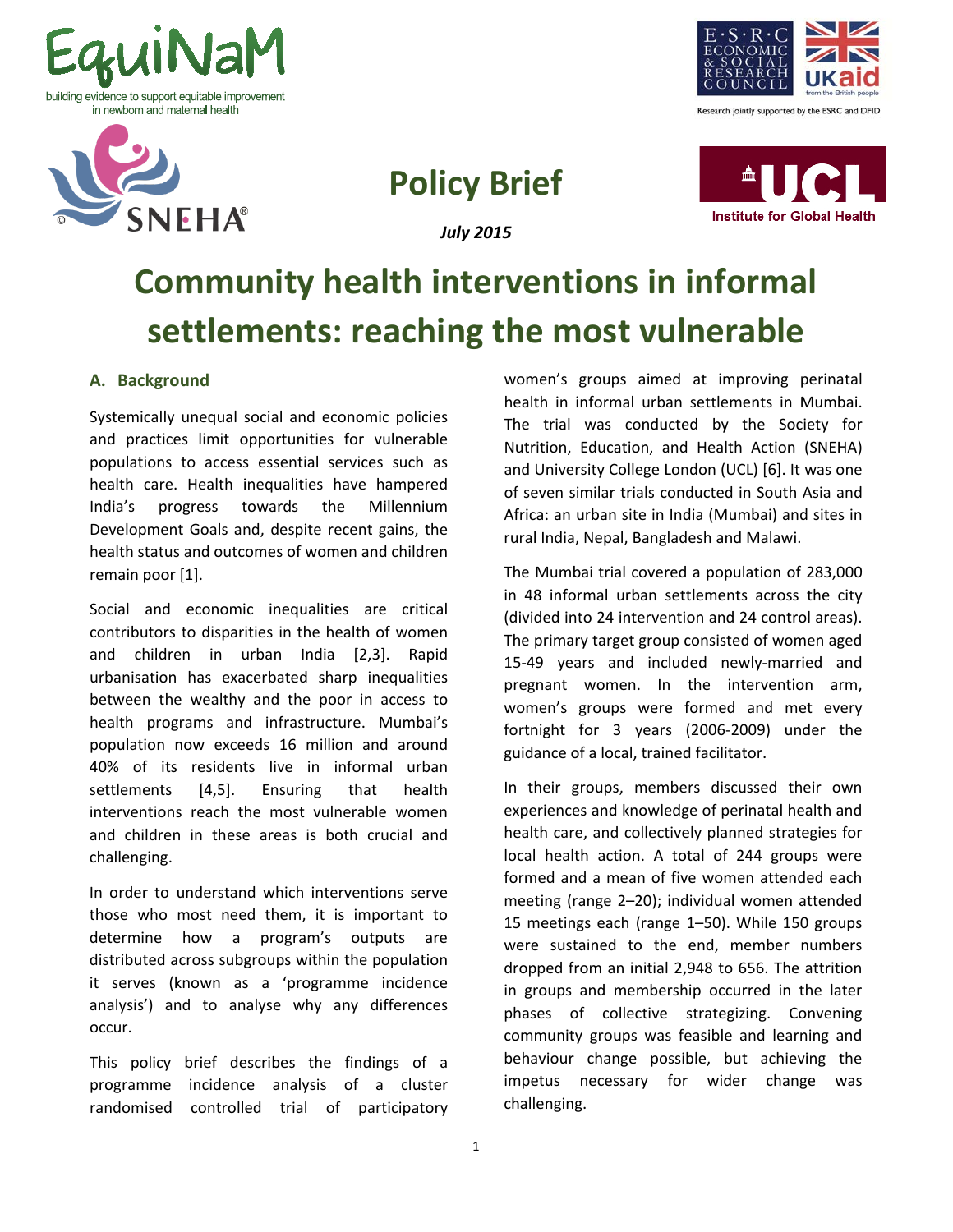*Figure 1. Data sources for program incidence analysis in Mumbai*



The program incidence analysis involved a secondary analysis of Mumbai trial data on 5996 births, and a qualitative analysis of 30 focus group discussions (FGDs) and in-depth interviews with women who attended group meetings and those who did not, group facilitators, and community stakeholders (Figure 1). The quantitative analysis examined attendance using two key variables:

- Socio-economic position of women, measured using maternal education and household economic status.
- Socio-demographic position of women, measured using age and gravidity (primigravida vs. multigravida).

#### **B. Key findings**

#### *Generally low attendance overall*

• Of all women who had recently delivered a baby, only 1% to 3% attended group meetings. The low attendance in the urban site was striking in comparison to the other sites, where attendance ranged from 10-55%.

# *Women across all socioeconomic strata attended the meetings*

Attendance was as high among women from lower, middle and higher socioeconomic strata. These similarities contrast with reports that interventions systematically reach higher socio-economic groups first. In the last year of the trial in rural India, attendance was lowest

among the elite, probably because their perception of the need to attend reduced once they felt they knew enough.



*Facilitator (left) with women's group discussing new-born care*

*Socio-demographic position of women was a strong determinant of attendance*

- Most women who participated in meetings were 25 years or older. Younger married women (under 20) and those who were pregnant for the first time attended much less than older women.
- Gravidity had a strong positive effect. Women who already had children were one-and-a-half times more likely to attend than primigravid women.

#### *Qualitative factors that contributed to attendance*

#### *Role and profile of the facilitator*

The facilitators played a key role in group membership and participation. They conducted house-to-house visits to encourage women to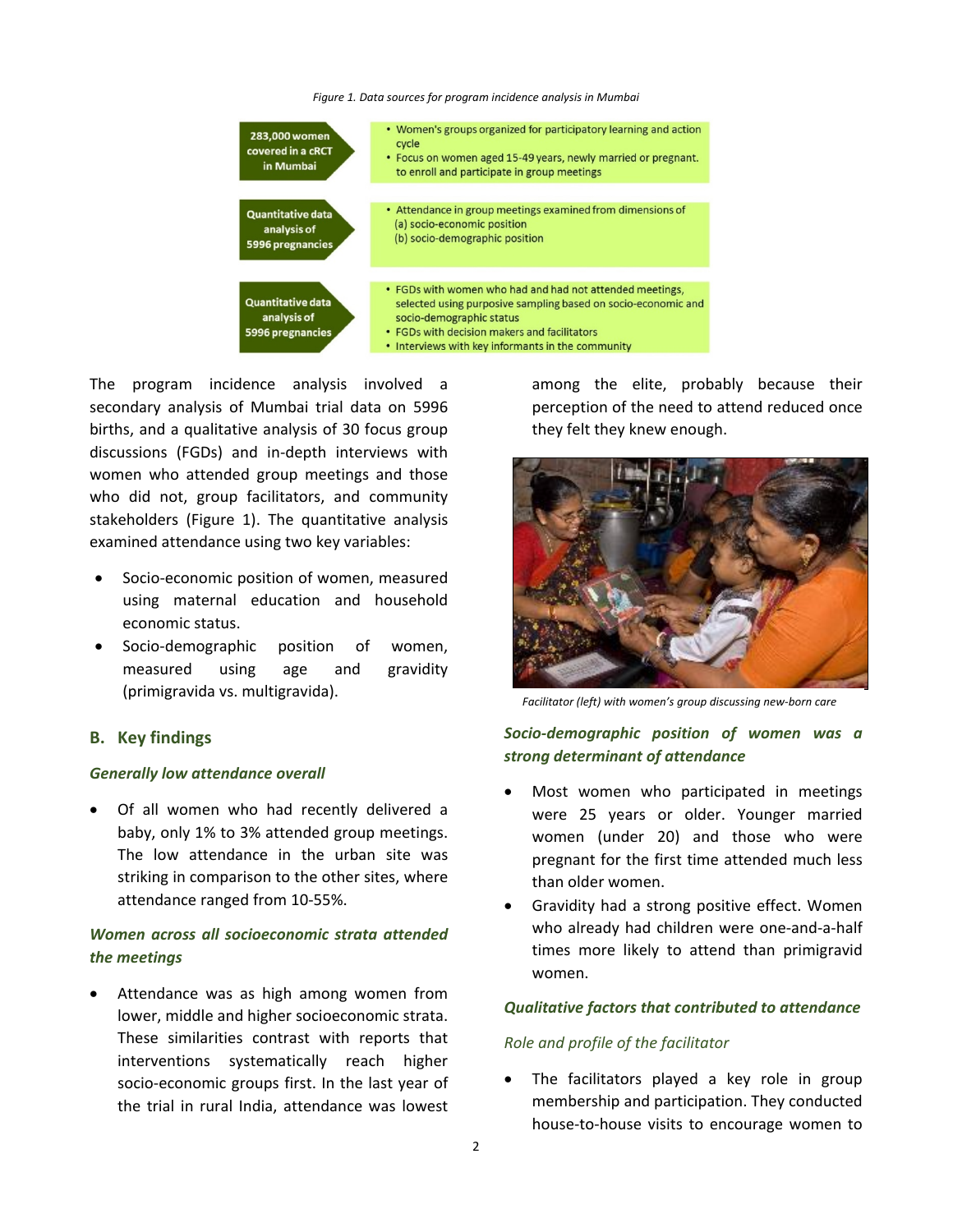attend, especially those from lower economic strata.

• Having facilitators with similar backgrounds to residents and an understanding of the local context increased their acceptance and promoted community engagement.

## *Characteristics and perceptions of the meetings*

- Meetings were held at convenient times for women and sometimes in their homes. Discussions were guided by stories, games and picture cards, eliciting women's curiosity and interest to learn.
- In general, women felt that the meetings were "open to all" regardless of age, background, or experience; they were a forum in which to listen, share and learn.

### *Cultural beliefs and inhibitions*

- Community members felt that younger, newly married women were uncomfortable discussing reproductive health issues in the presence of older, more experienced women.
- Cultural beliefs about the vulnerability of primigravid women and newly-weds, and social restrictions and stigma associated with women's movement outside the home prevented some younger women from attending meetings.
- Less conservative families allowed or even encouraged the younger women to join a group. Some of them made special efforts to attend meetings when their in-laws were out of the house.

# **C. Recommendations**

- In some low perinatal mortality settings, community-based strategies might be replaced by interventions that focus on health system improvements such as satisfaction with services and quality of care.
- Community-based health interventions that are well-designed, participatory in approach, and conducted at convenient locations and

timings by skilled facilitators can achieve participation from residents of informal urban communities, irrespective of their socioeconomic position. Public health planners and program managers should keep these features in mind when designing and implementing programs.

- Low economic status is not necessarily a substantial barrier to participation in community-based health programs. However, demographic and socio-cultural factors should also be considered in order to promote more equitable coverage and access.
- In poor urban settings where age at marriage and first pregnancy is low, maternal and newborn health interventions must effectively reach young, newly-married, and primigravid women. Based on our recent experience, strategies might include going door-to-door to identify individual women, making frequent home visits to encourage participation, and organising fun, relevant events such as baby showers.
- A deeper understanding of the socio-cultural milieu of urban informal settlements prior to implementation is warranted. Factors that influence decisions whether to attend activities such as group meetings require adequate consideration.

Potential strategies to improve the impact of community-based perinatal health programs in urban settings include:

- Ensuring community participation in intervention design, objective-setting, and strategy-building from the outset.
- Including key household decision makers in discussions about the purpose and nature of intervention activities, and inviting mothers-in-law to attend separate group meetings. This might help reduce social and cultural barriers to attendance of young women. Ways of separately involving men are also worth considering.